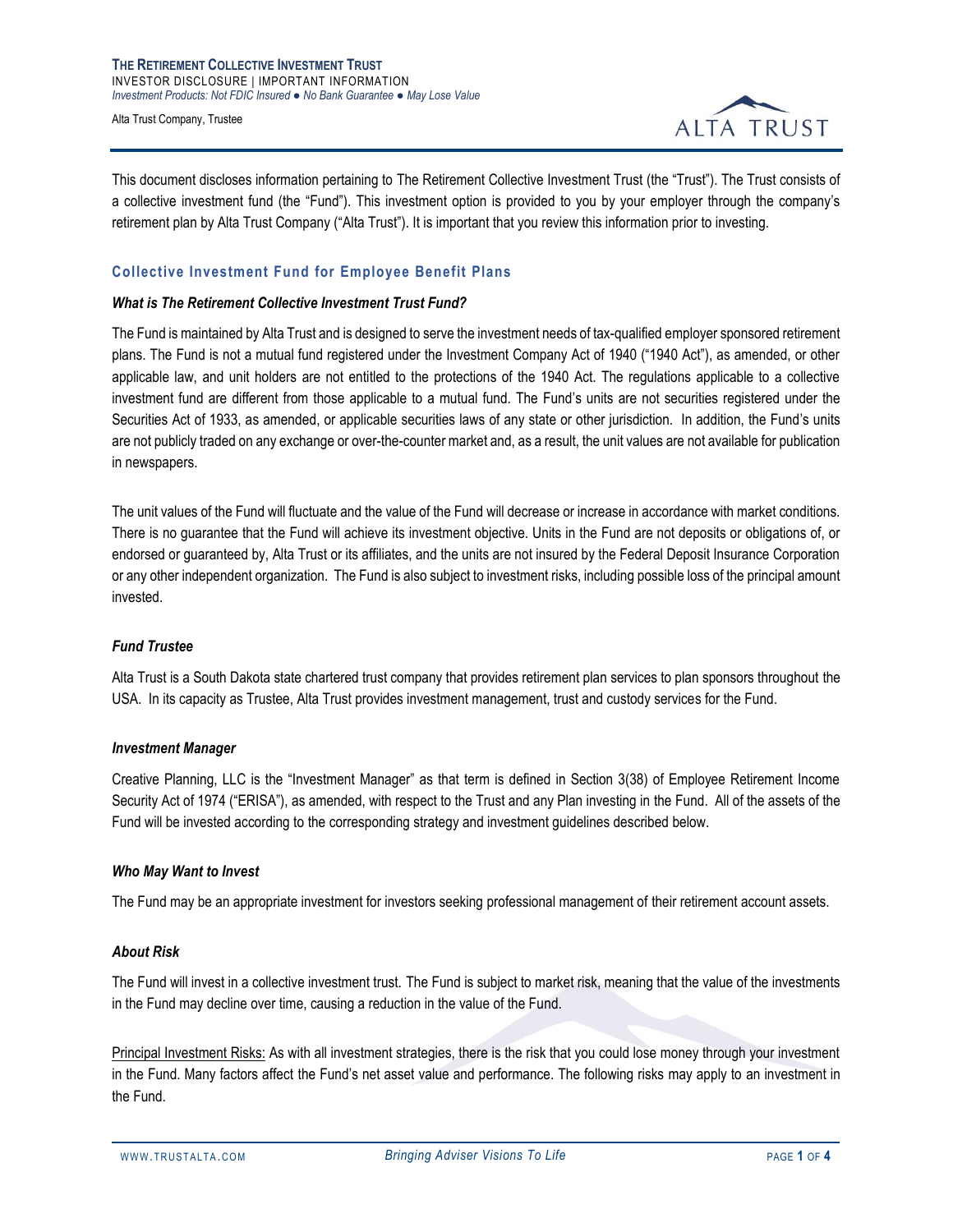Alta Trust Company, Trustee



Management and Strategy Risk: The value of your investment depends on the judgment of the Fund's Investment Manager about the quality, relative yield, value or market trends affecting a particular security, industry, sector or region, which may prove to be incorrect. Investment strategies employed by the Fund's advisor in selecting investments for the Fund may not result in an increase in the value of your investment or in overall performance equal to other investments.

Objective Risk: There is no guarantee that the Fund will reach its stated objective.

Investment Style Risk: There is the chance that returns from micro to large-capitalization stocks will trail returns from the overall stock market.

Limited History of Operations: The Retirement Collective Investment Trust and its associated Fund is a new offering and there is a limited history of operations for investors to evaluate.

Expense Risk: Prior to making an investment in the Fund, investors should carefully consider the expenses and how those expenses may reduce overall investment performance.

Market Risk: The market price of a security or instrument may decline, sometimes rapidly or unpredictably, due to general market conditions that are not specifically related to a particular company, such as real or perceived adverse economic or political conditions, throughout the world, changes in the general outlook for corporate earnings, changes in interest or currency rates or adverse investor sentiment generally. The market value of a security or instrument also may decline because of factors that affect a particular industry or industries, such as labor shortages or increased production costs and competitive conditions within an industry.

Other Risks: This list of risks is not comprehensive and the Fund may be subject to other risks not specified in this Investor Disclosure.

**Fund Name:** AT – T. Rowe Price Large Cap Growth Trust, Class L

#### **Objective**

The fund seeks to provide long-term capital appreciation through investments in large company growth stocks.

## **Strategy**

The fund will invest solely in the T. Rowe Price Large Cap Growth collective investment trust.

**Investment Guidelines Asset Classes:** Large Cap **Leverage:** None **Security Type: Collective investment trust Geography:** Primarily domestic with a minority allocation to foreign investments **Liquidity:** The Investment Manager will retain an appropriate allocation to cash for liquidity purposes.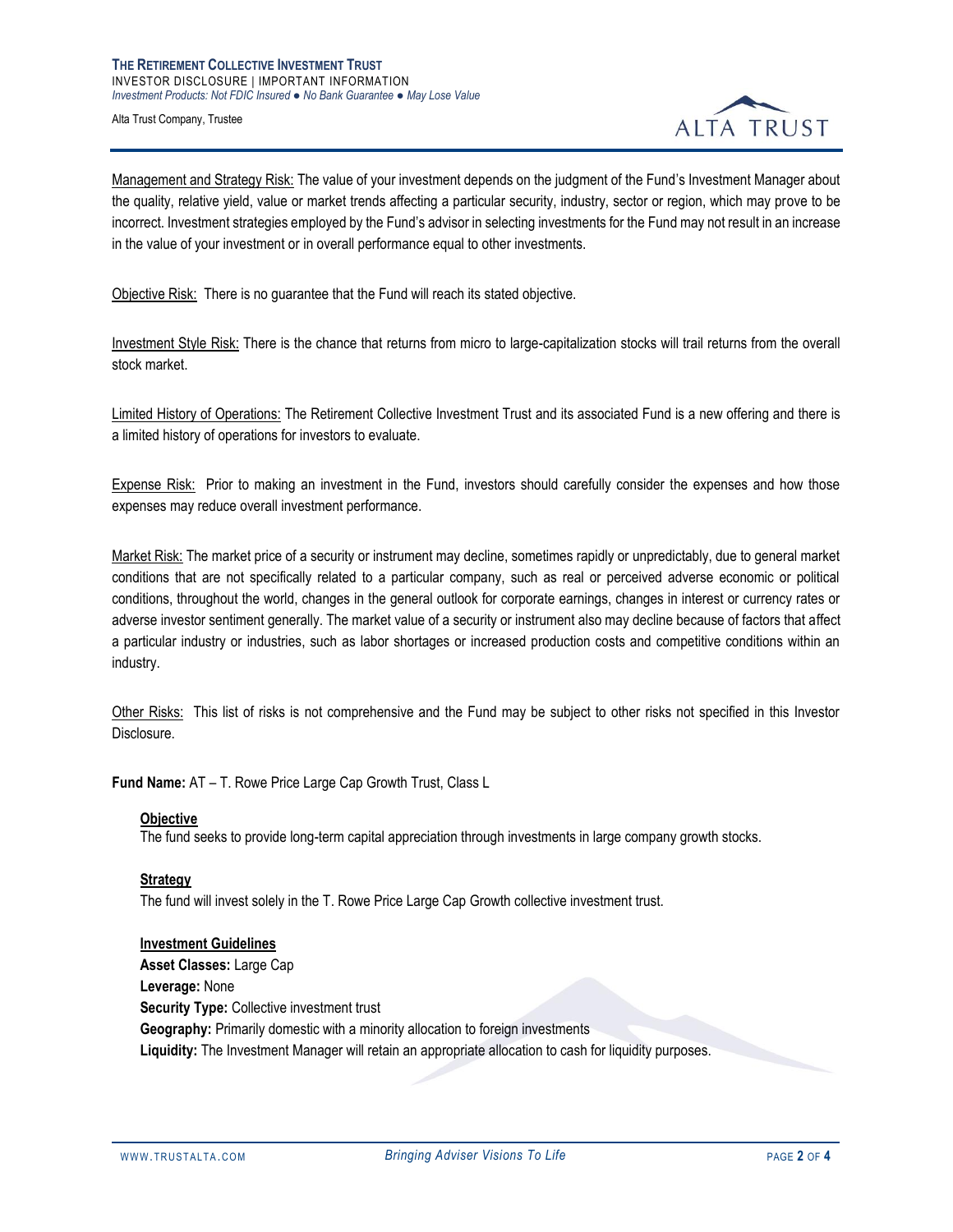Alta Trust Company, Trustee



#### **Trustee and Management Fees**

There are no sales commissions charged for purchases and sales of interests in the Fund.

#### *Fees*

| <b>CUSIP</b> | <b>Fund Name</b>                                      | <b>Trustee</b><br>Fee <sup>1</sup> | Management<br>Fee <sup>2</sup> | <b>Service</b><br>Fee <sup>3</sup> | Fee Total <sup>4</sup> |
|--------------|-------------------------------------------------------|------------------------------------|--------------------------------|------------------------------------|------------------------|
| 76134T105    | AT - T. Rowe Price Large Cap Growth<br>Trust, Class L | 0.035%                             | $0.00\%$                       | $0.00\%$                           | 0.035%                 |

<sup>1</sup> The Trustee Fee for the Fund, if any, is paid to the Trustee out of the Fund's assets as compensation for its services and is in addition to the Management and Service Fees.

<sup>2</sup> The Management Fee for the Fund, if any, is paid to the Investment Manager out of the Fund's assets as compensation for its services and is in addition to the Trustee and Service Fees.

<sup>3</sup> The Service Fee for the Fund, if any, is paid to the custodian or recordkeeper or other eligible party as designated by the Plan Fiduciary out of the Fund's assets and is in addition to the Trustee and Management Fees.

<sup>4</sup>The Fee Total for the Fund includes all three fees indicated above. All fees are calculated based on the fair value of the assets held in the Fund as of the Valuation Date (as defined in the Declaration of Trust).

## **Expenses**

In addition to the Fees set forth above in this schedule, other applicable expenses may apply to the Fund for the administration and operation of the Fund as outlined in the Declaration of Trust, including but not limited to custody, audit, transfer agency, etc.

The Investment Manager may choose to invest the Fund's assets in mutual funds, exchange traded funds or other investments that have their own internal expenses ("Acquired Expenses"). The Fund will also be subject to Acquired Expenses, as applicable.

## **Total Operating Expense**

The total operating expense of the Fund is the total of all fees, expenses, and credits. The expenses of the Fund in The Retirement Collective Investment Trust are as follows:

| <b>Fund Name</b>   | <b>Fee Total</b><br>(see above) | <b>Estimated</b><br><b>Acquired</b> | <b>Estimated</b><br>Administrative | <b>Total Operating</b><br><b>Expense</b> | <b>Effect on</b><br>\$1,000 |  |
|--------------------|---------------------------------|-------------------------------------|------------------------------------|------------------------------------------|-----------------------------|--|
|                    |                                 | <b>Expense</b>                      | <b>Expense</b>                     |                                          | Annually                    |  |
| AT - T. Rowe Price |                                 |                                     |                                    |                                          |                             |  |
| Large Cap Growth   | 0.035%                          | 0.35%                               | 0.01%                              | 0.395                                    | \$3.95                      |  |
| Trust, Class L     |                                 |                                     |                                    |                                          |                             |  |
|                    |                                 |                                     |                                    |                                          |                             |  |
|                    |                                 |                                     |                                    |                                          |                             |  |
|                    |                                 |                                     |                                    |                                          |                             |  |